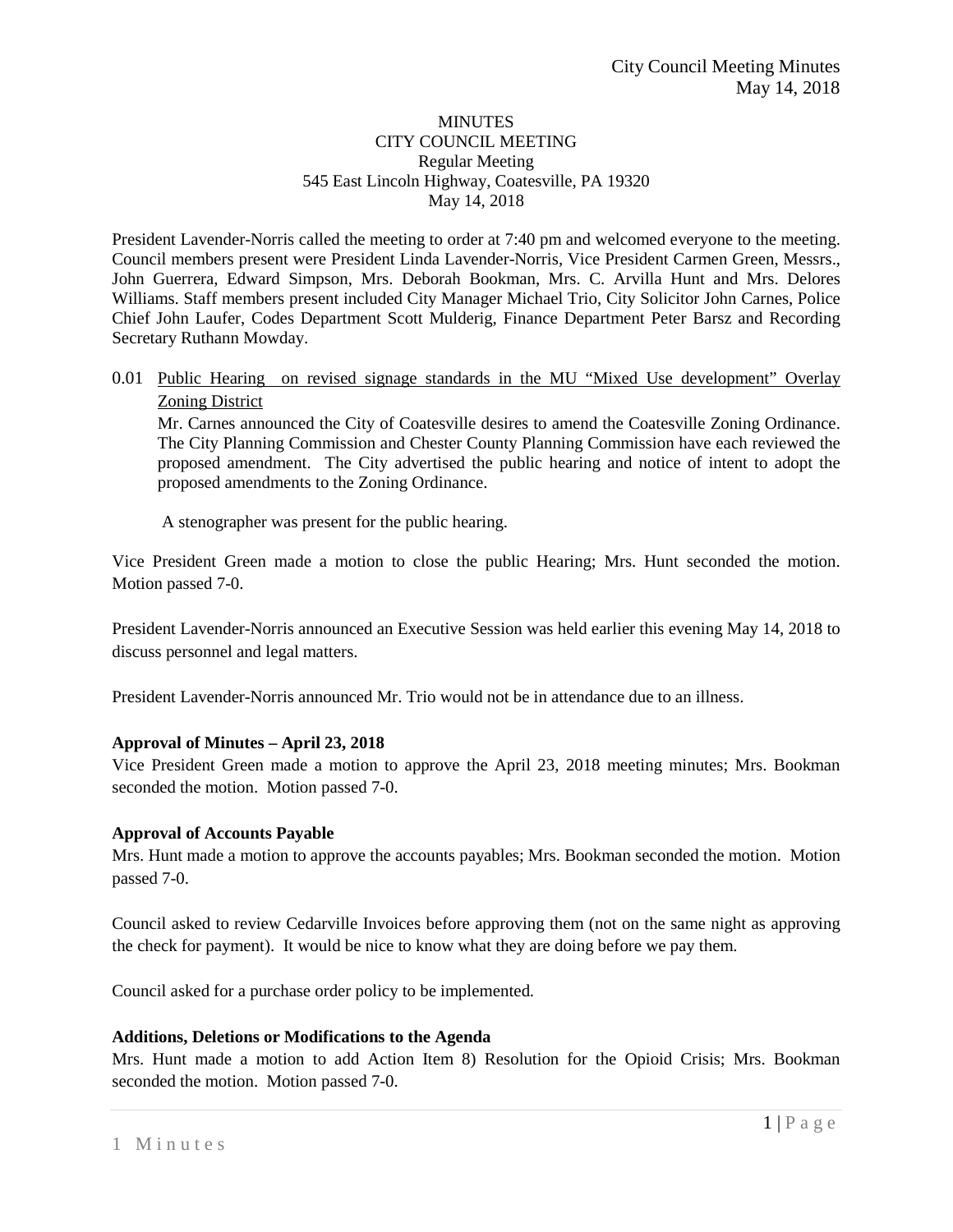# **Presentations**

## 1. **CMS Elite All Stars**

President Lavender-Norris announced the CMS Elite All Stars Senior Surge Team North and the National Cheer and Dance Extremes are the National Northeast Champions 2018. She presented each member a Certificate of Recognition from the City of Coatesville.

## **Citizens' Hearings –** *Regular Action Items Only* **(3 Minutes)**

There were no citizens' comments at this time.

Vice President Green made a motion to close citizens' hearings on regular action items only; Mrs. Hunt seconded the motion. Motion passed 7-0.

## **Regular Action Items**

1. Receive and consider first reading an Ordinance authorizing the City of Coatesville to acquire temporary construction easements for a highway improvement project (realignment of First Avenue at Intersection with Lincoln Highway) in the City of Coatesville from DEPG Coatesville Associates, LP

Mrs. Hunt made a motion to approve First Reading an Ordinance authorizing the City of Coatesville to acquire temporary construction easements for a highway improvement project (realignment of First Avenue at Intersection with Lincoln Highway) in the City of Coatesville from DEPG Coatesville Associates, LP; Vice President Green seconded the motion. Motion passed 7-0.

2. Receive and consider a Resolution to approve the City of Coatesville to sign a Resolution applying for a \$250,000 grant from the Pennsylvania Department of Community and Economic Development under Greenways, Trails and Recreation Program (GTRP) program. Said grant would provide funding for implementation of Phases Two and Three of the Palmer Park Master Plan adopted by Council.

Vice President Green made a motion to approve a Resolution approving the City of Coatesville to sign a Resolution applying for a \$250,000 grant from the Pennsylvania Department of Community and Economic Development under Greenways, Trails and Recreation Program (GTRP) program. Said grant would provide funding for implementation of Phases Two and Three of the Palmer Park Master Plan adopted by Council; Mrs. Hunt seconded the motion. Motion passed 7-0.

3. Receive and consider  $2<sup>nd</sup>$  Reading and adoption an Ordinance amendment to the City of Coatesville Zoning Ordinance to revised signage standards in the MU "Mixed Use Development" Overlay Zoning District

Mrs. Bookman made a motion to approve  $2<sup>nd</sup>$  Reading and adoption an Ordinance amendment to the City of Coatesville Zoning Ordinance to revised signage standards in the MU "Mixed Use Development" Overlay Zoning District; Mrs. Hunt seconded the motion. Motion passed 7-0.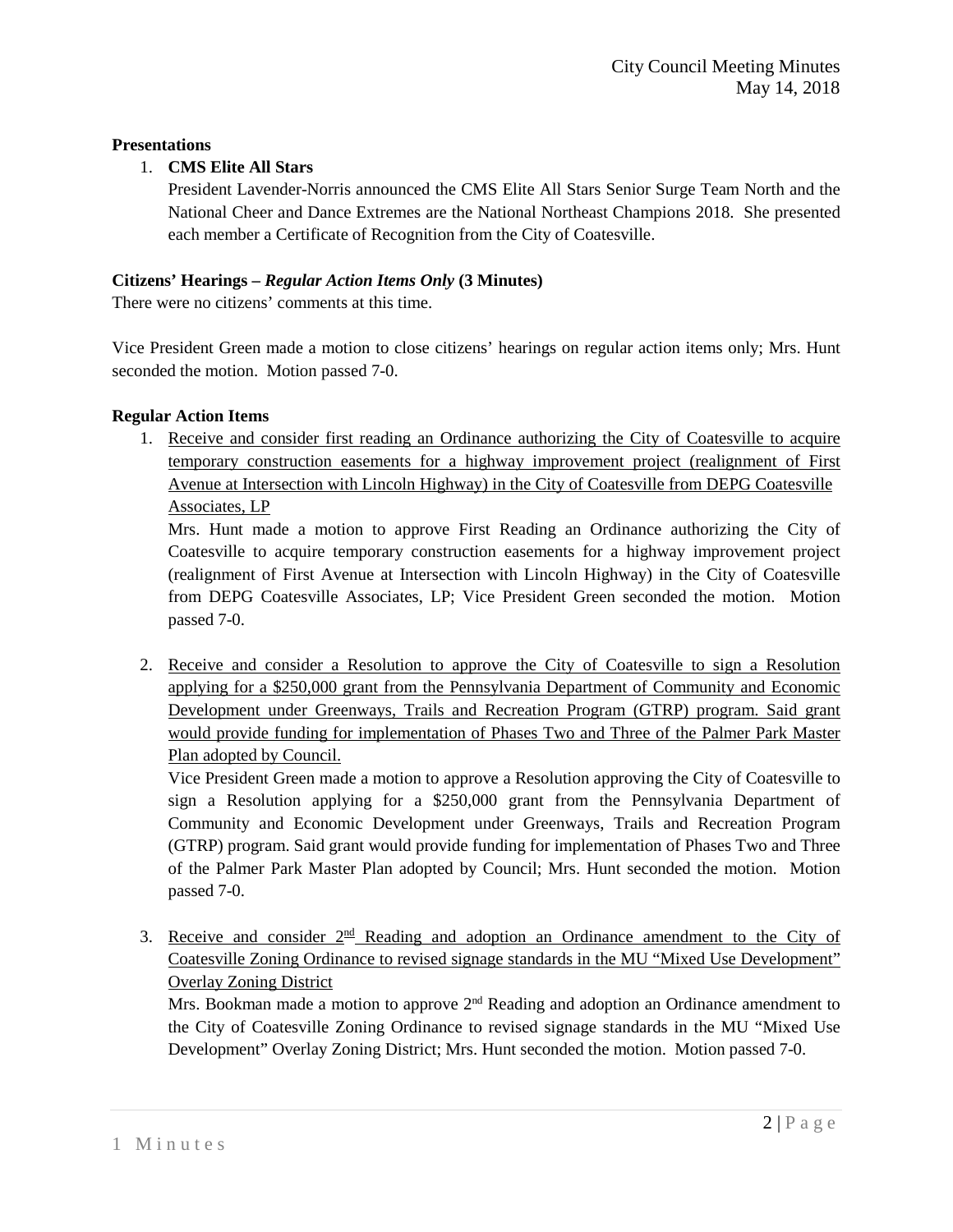4. Receive and consider  $1<sup>st</sup>$  Reading an Ordinance amending Section 218, Vehicles and Traffic, of the City of Coatesville's code, Section 218.46 "Schedule of one-way streets" to remove a portion of East Diamond Street as a one-way street East a distance of 300 and fifty eight feet from the existing intersection with Route 82 and a distance of three hundred and thirty one feet after the First Avenue realignment) and to make said portion of the street two-way subject to approval by the Pennsylvania Department of Transportation and construction of needed improvements by DEPG Coatesville Associates, LP

Mr. Simpson made a motion to approve first reading an Ordinance amending Section 218, Vehicles and Traffic, of the City of Coatesville's code, Section 218.46 "Schedule of one-way streets" to remove a portion of East Diamond Street as a one-way street East a distance of 300 and fifty eight feet from the existing intersection with Route 82 and a distance of three hundred and thirty one feet after the First Avenue realignment) and to make said portion of the street twoway subject to approval by the Pennsylvania Department of Transportation and construction of needed improvements by DEPG Coatesville Associates, LP; Mrs. Williams seconded the motion. Motion passed 7-0.

5. Receive and consider  $1^{\underline{st}}$  Reading an Ordinance amending Section 218 Vehicles and Traffic – Harmony Street

Mrs. Bookman made a motion to approve first reading an Ordinance amending Section 218 Vehicles and Traffic – Harmony Street; Vice President Green seconded the motion. Motion passed 7-0.

6. Receive and consider a Resolution amending lease with the County relative to 3600 square for District Court located in City Hall initially executed on May 19, 2016 to change lease start date and other minor amendments thereto.

Vice President Green made a motion to approve a Resolution amending lease with the County relative to 3600 square for District Court located in City Hall initially executed on May 19, 2016 to change lease start date and other minor amendments thereto; Mrs. Bookman seconded the motion. Motion passed 7-0.

# 7. Receive and consider Vector contract

Mr. Simpson made a motion to approve the Vector contract; Mrs. Williams seconded the motion. Motion passed 7-0.

8. Receive and consider a Resolution authorizing, approving and directing the employment of certain law firms to represent City in potential litigation against contributors of opioid addiction crisis.

Vice President Green made a motion to approve a Resolution authorizing, approving and directing the employment of certain law firms to represent City in potential litigation against contributors of opioid addiction crisis; Mrs. Bookman seconded the motion. Motion passed 7-0.

Vice President Green made a motion to close action items; Mrs. Hunt seconded the motion. Motion passed 7-0.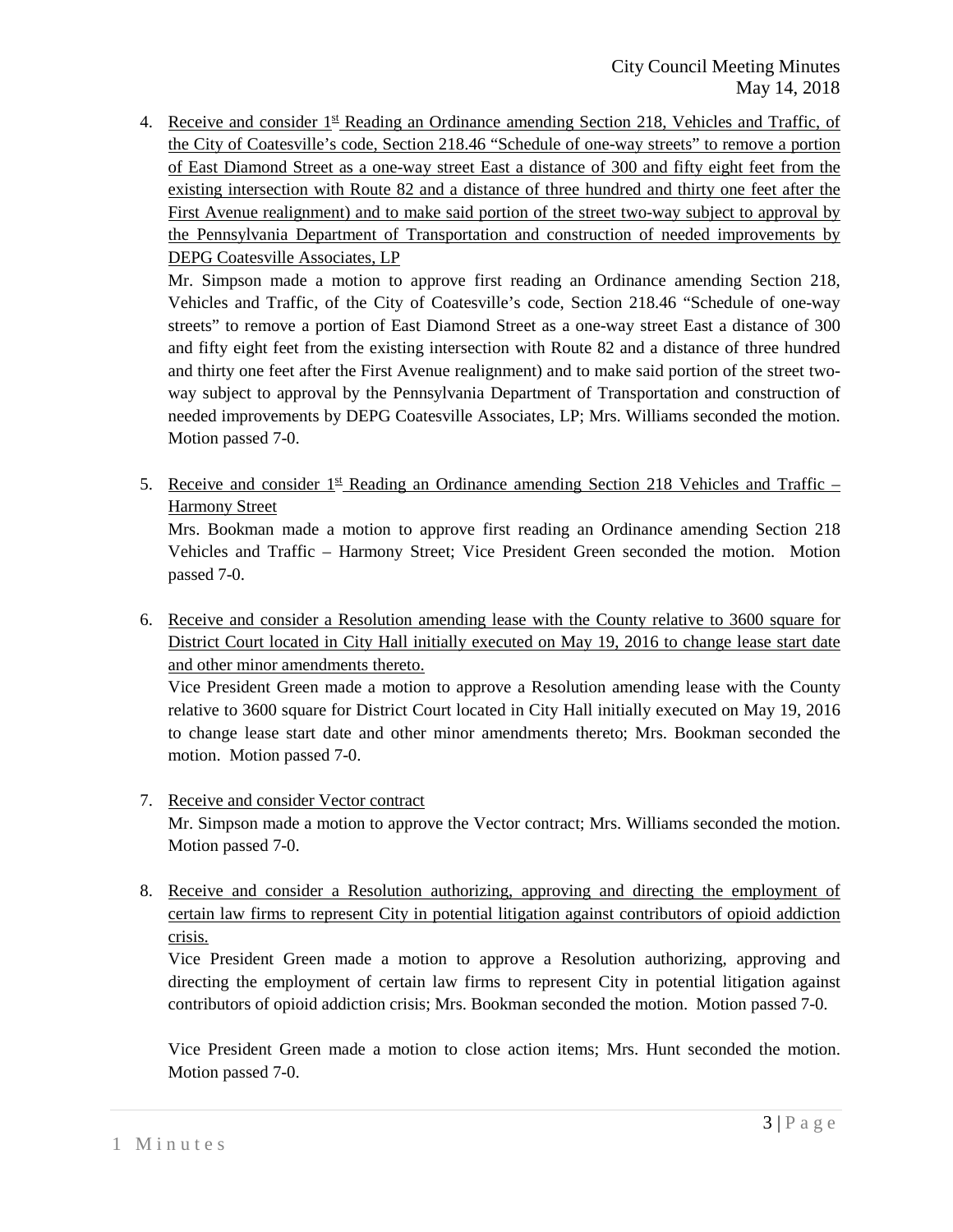#### **Discussion Item**

1. Meeting Minutes

There was no discussion on meeting minutes.

2. Resolution 2006-04 – Citizen input

Mr. Simpson stated the City should expand a little and look into videotaping the council meetings. Vice President Green stated at there will be taping in the new building. Will reach out to Alray Johnson regarding the proposal he submitted awhile back volunteering to tape the meetings. Mrs. Hunt asked if it will be live stream. Mr. Simpson stated the Housing Association sent an email out proposing the taping of the meetings.

# 3. Quick facts report by the United States Census Bureau for Coatesville City

Mr. Guerrera supplied Council with the quick facts report by the United State Census Bureau for the City of Coatesville for their review.

4. Non-Profits

Mr. Guerrera asked for a copy of the non-profits in the City of Coatesville. He asked Council to review the list so it can be discussed at the next meeting on how the City can improve the tax base.

## **Solicitor's Report**

Mr. Carnes announced:

- City Hall Renovation project moving forward
- First Avenue realignment to accept temporary realignment construction easements from DEPG Coatesville Associates
- Public received extension letter from Valley and West Caln Townships for 5 acre trail area from City property o Route 340
- Assisted with various miscellaneous matters involving litigation and enforcement and has assisted the City in its interpretation of codes, rules and regulations and various personnel matters.

#### **City Manager's Report**

There was no City Managers report at this time.

# **Citizens' Hearings –** *Non-Agenda Items Only* **(3 Minutes)**

#### Paul Evans

Mr. Evans explained the Resolution done in 2004 regarding the cameras is interfering with the Sunshine Law. City Council and the Solicitor should follow the code regarding the Trust Fund. If the Council does not follow code, how are the people expected to follow the code?

# Fran Scamuffa

Ms. Scamuffa stated the Resolution for the cameras was done after Mr. Saha and his son were escorted out of a meeting in 2004. There need to be updates on the Resolution. The people in the audience are only getting bits and pieces from the meetings, it is hard to hear what Council is saying.